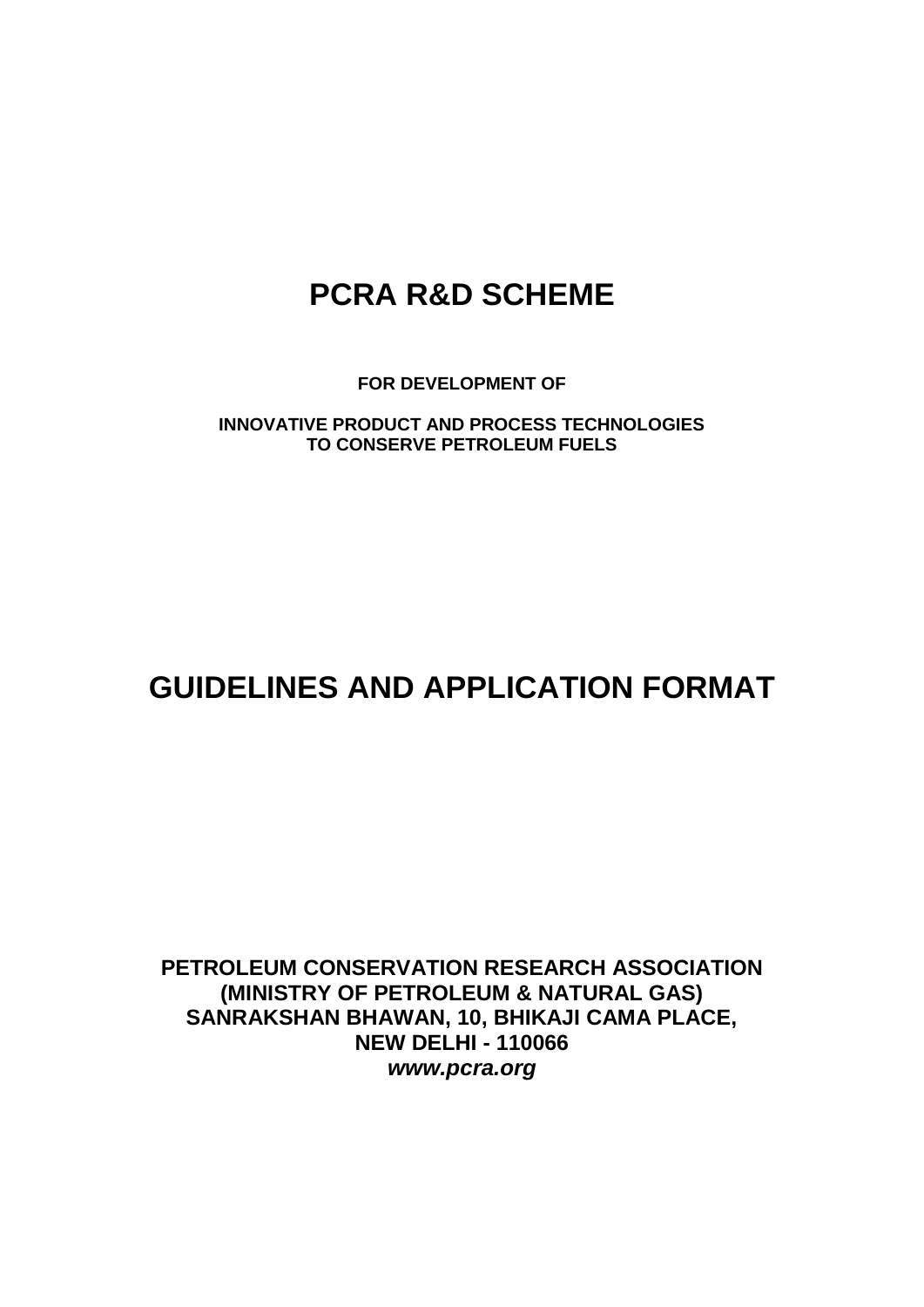#### **PCRA R&D SCHEME GUIDELINES**

PCRA is a registered society set up in 1978 under the aegis of Ministry of Petroleum & Natural Gas. As a non-profit organization, PCRA is a national government agency engaged in promoting energy efficiency in various sectors of economy i.e. Industry, Agriculture, Transport and Domestic. As a part of its mandate, PCRA has been relentlessly promoting Research & Development (R&D) efforts aimed at petroleum conservation and environment protection for the past few decades. PCRA wishes to intensify its R&D efforts, strengthen the interface between R&D establishments and Industry, and accelerate the journey from lab stage to pilot stage, rendering them fit for early commercialization.

#### **1. OBJECTIVES**

- (a) Development of innovative product and process technologies for saving petroleum fuel.
- (b) Strengthening the interface between R&D establishments and Industry
- (c) Accelerating commercialization of products/ processes successful at lab stage

### **2. SECTORS OF INTEREST**

Industrial, Agricultural, Transport & Domestic sector

### **3. PROJECT PROPOSALS**

PCRA invites new and innovative R&D project proposals from reputed Research Institutes for grant-in-aid. Projects should aim at development of a new product or a process, or major improvement in an existing product or process, with attractive market potential towards fuel conservation. The projects should result in significant benefits in terms of petroleum fuel conservation preferably with lesser pollution / GHG emission.

## **4. NATURE OF PROPOSALS SUPPORTED –**

Nature of project proposals to be considered for grant-in-aid under R&D scheme of PCRA

- Development of a new or improved product for substitution or conservation of petroleum products/fossil fuels along with process / technology for commercial production.
- Development of a new or improved process / technology towards conservation of petroleum product along with development of a technology demonstrating pilot plant for the same.
- Indigenization of imported technology.
- Technology development projects for improvement in energy efficiency of products which consume petroleum fuel
- Development / improvisation of product / process / technology resulting in enhanced energy efficiency with ultimate aim of reducing India's import dependency in petroleum sector.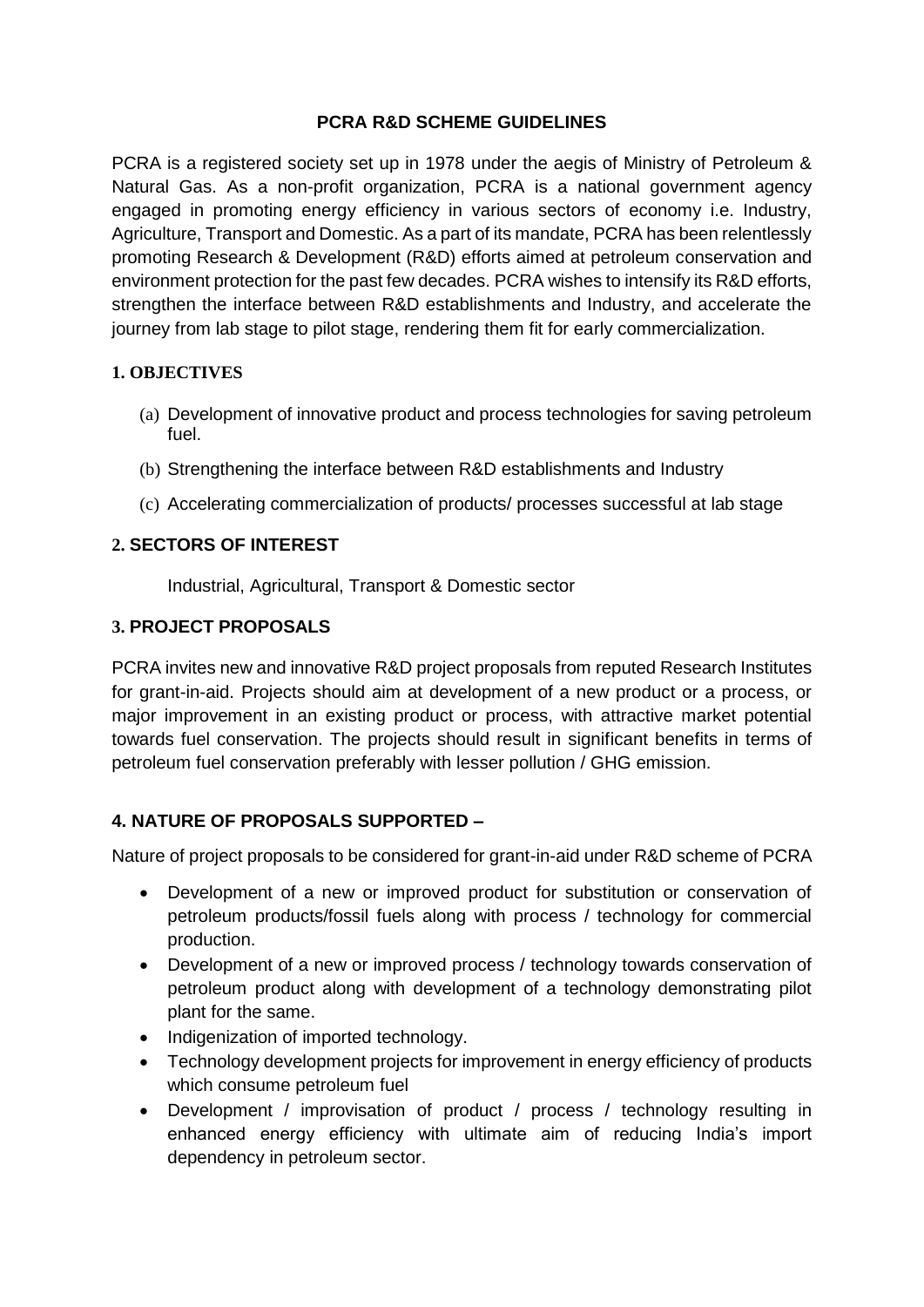- Development / improvisation of product / process / technology resulting into reduction of carbon foot-print.
- Development and demonstration of energy efficient technologies for common use by cluster of Industries.
- Any other specific topic towards fuel conservation as decided by PCRA

The Proposals should involve industry exposure at some stage of the project, to ensure commercialization, if project is successful.

## **5. ACTIVITIES SUPPORTED -**

Partial financial support shall be provided by PCRA primarily to cover prototype development, cost of pilot plant, cost of process equipment, consumable cost, test and evaluation of products, user trials etc. Bulk of the financial support for the projects has to be from R&D establishments, Institutions and industries.

The financial support from PCRA is mainly to meet part of the developmental expenditures for:

- a) Personnel costs (specialists employed, part-time/full–time/contract basis, exclusively for specified activities)
- b) Consultancy (cost of indigenous consultancy and equivalent services used exclusively for the research activity, including research, technical knowledge, patents, etc)
- c) Running costs (such as expenditure towards raw materials, consumables, hardware/ software tools, components/sub-assemblies for prototype, equipment for pilot plant etc. incurred directly as a result of proposed research activity)
- d) Testing, trials & certification
- e) Patenting
- f) Support is available only for the innovative element in the project.

## **6. ELIGIBILE RESEARCH INSTITUTES**

- a) National Research Lab (Govt. recognized)
- b) Council of Scientific and Industrial Research (CSIR) Lab
- c) Research Lab (DSIR recognized.)
- d) Educational Institute (Should have well established research support system.)
- e) Registered company with R&D establishment.

## **7. EVALUATION PROCEDURE:**

The project proposals received from above category of applicants are initially scrutinized in-house by PCRA R&D Department. During the initial examination, proposal is evaluated from eligibility point of view along with expected outcome and its relevance with scheme objectives outlined in guidelines. The required additional information is sought from